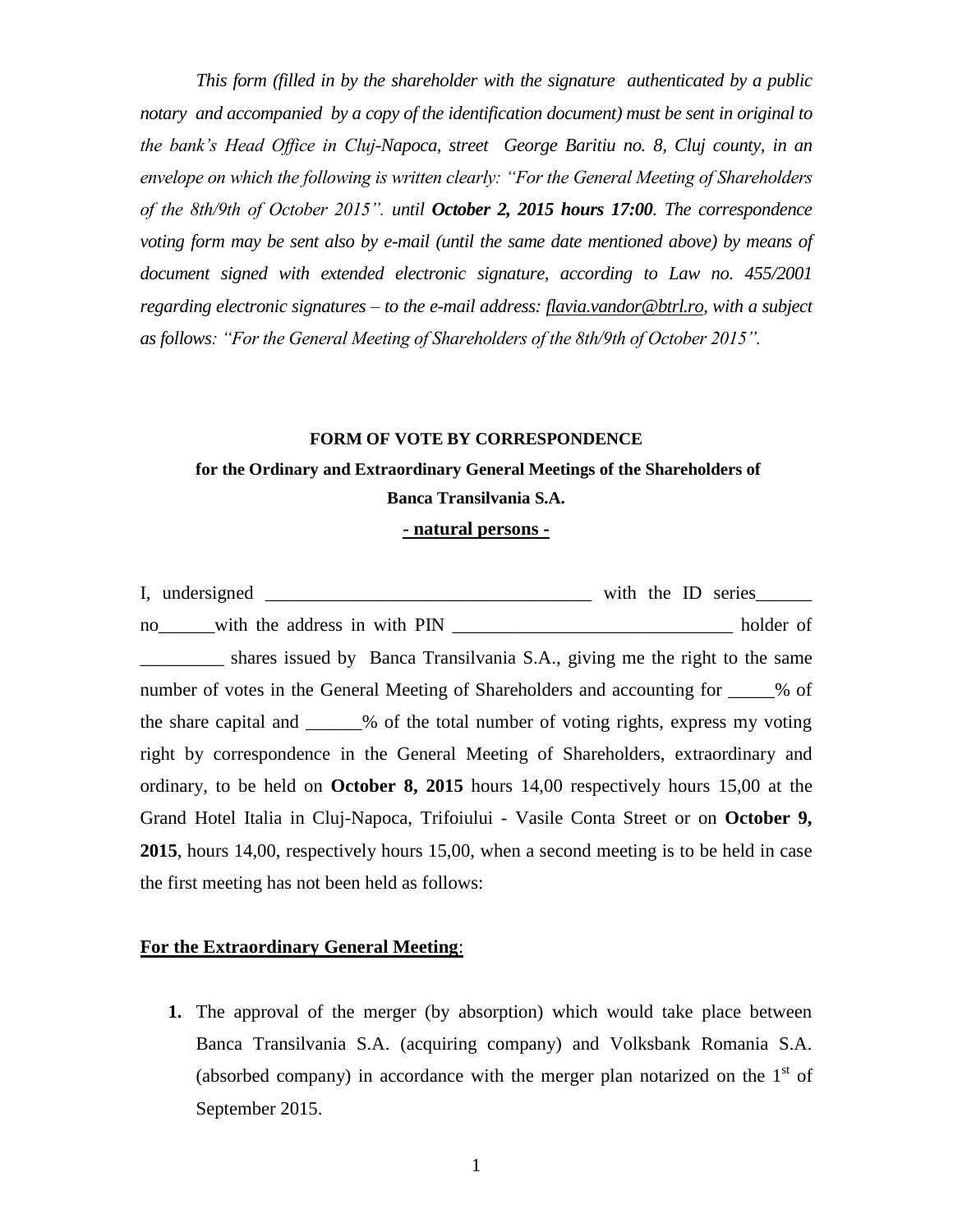| For | Abstention |
|-----|------------|
|     |            |

**2.** Modification of the Constitutional Act as follows:

**Modification of art. 6 – The object of activity in regard to the following activity:**

The codified activity "6419 – Ensuring services of establishment and registration in the Electronic Archive of Security Interests in Movable Properties in relation to loans, letters of guarantee and other operations in which the bank is contractual part".

will be read as follows:

"**6419 - Ensuring services of establishment and registration in the Electronic Archive of Security Interests in Movable Properties related to loans, letters of guarantee and other operations (acting as an operator of the Electronic Archive of Security Interests in Movable Properties)**"

For Against Abstention

**3.** The approval of the date of **October 28, 2015** as the registration date and of the date of **October 27, 2015** as the ex date.

For Against Abstention **Abstention** 

**4.** The approval of the mandates for the Board of Directors and individually for each of its members, in order to carry out the decisions mentioned above.

For Against Abstention **Abstention**